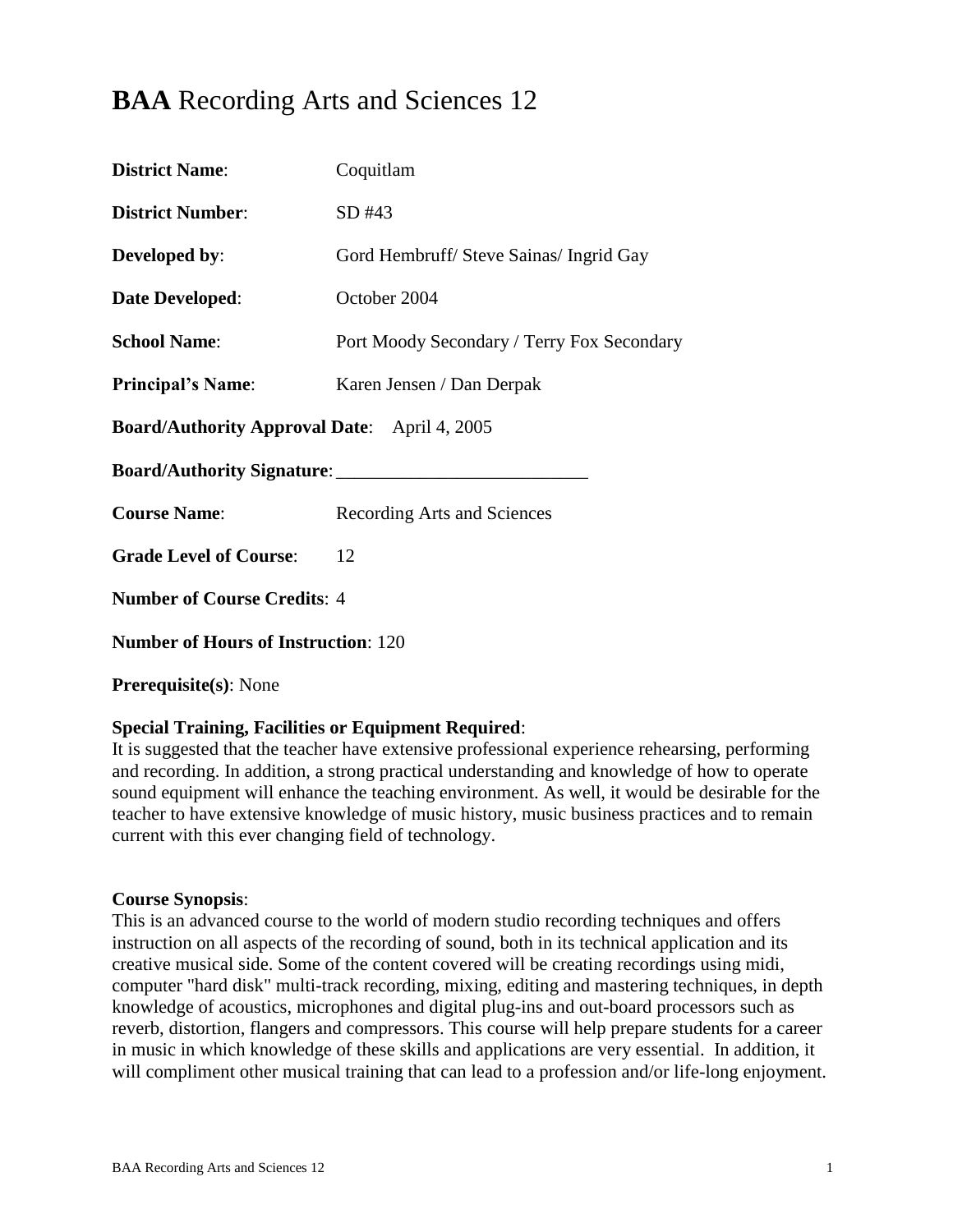# **Rationale**:

There have been major changes in the music industry and how we appreciate this art form. This course is designed to offer instruction relating to this new age, which goes beyond traditional music education.

# **Organizational Structure**:

| <b>Unit/Topic</b>  | <b>Title</b>                                               | <b>Time</b> |
|--------------------|------------------------------------------------------------|-------------|
| Unit 1             | Analysis of Sound                                          | 10          |
| Unit 2             | <b>Basic Equipment Operations</b>                          | 40          |
| Unit 3             | Recording Session Strategies (Planning the Session)        | 30          |
| Unit 4             | Project Completion (Finishing the Session – Mix to Master) | 30          |
| Unit 5             | Making Connections in the Music Business                   | 10          |
| <b>Total Hours</b> |                                                            | 120         |

### **Unit/Topic/Module Descriptions**:

### **Unit 1**:**Overview – Analysis of Sound 10 hours**

Students will receive in depth instruction in the science of sound. Acoustic topics to be covered include frequency, amplitude, reflections, acoustic materials and environments, transmission of sound, analysis of sound wave shapes and how it applies to overtone series, tambre and pitch. Students will apply these concepts in order to complete a recording project that meets professional standards.

### **Curriculum Organizers: Structure - Analyzing Waveforms**

*It is expected that the student will:*

- predict how a sound travels from an agitated source through a medium to a receiver
- record waveforms are complex, consisting of overtones and a variety of shapes

#### **Curriculum Organizers: Structure - Analyzing and Applying Acoustic Environment**  *It is expected that the student will:*

- assess how sound waves are affected by sound absorption and reflection of different materials and acoustic space and accurately record sounds onto a digital medium
- compare how these are captured in real environments and digital emulations

# **Curriculum Organizers: Structure - Applying the Technical Aspects of Sound**

*It is expected that the student will:*

• apply the concepts of frequency, hertz, decibels, harmonic distortion, amplitude and phase cancellation in order to record acoustic sounds accurately.

### **Unit 2**:**Overview – Advanced Equipment Operations 40 hours**

Students will set up and utilize hardware equipment used in the recording studio to create recordings that meet industry standards. This unit will combine theoretical instruction and practical hands-on experience.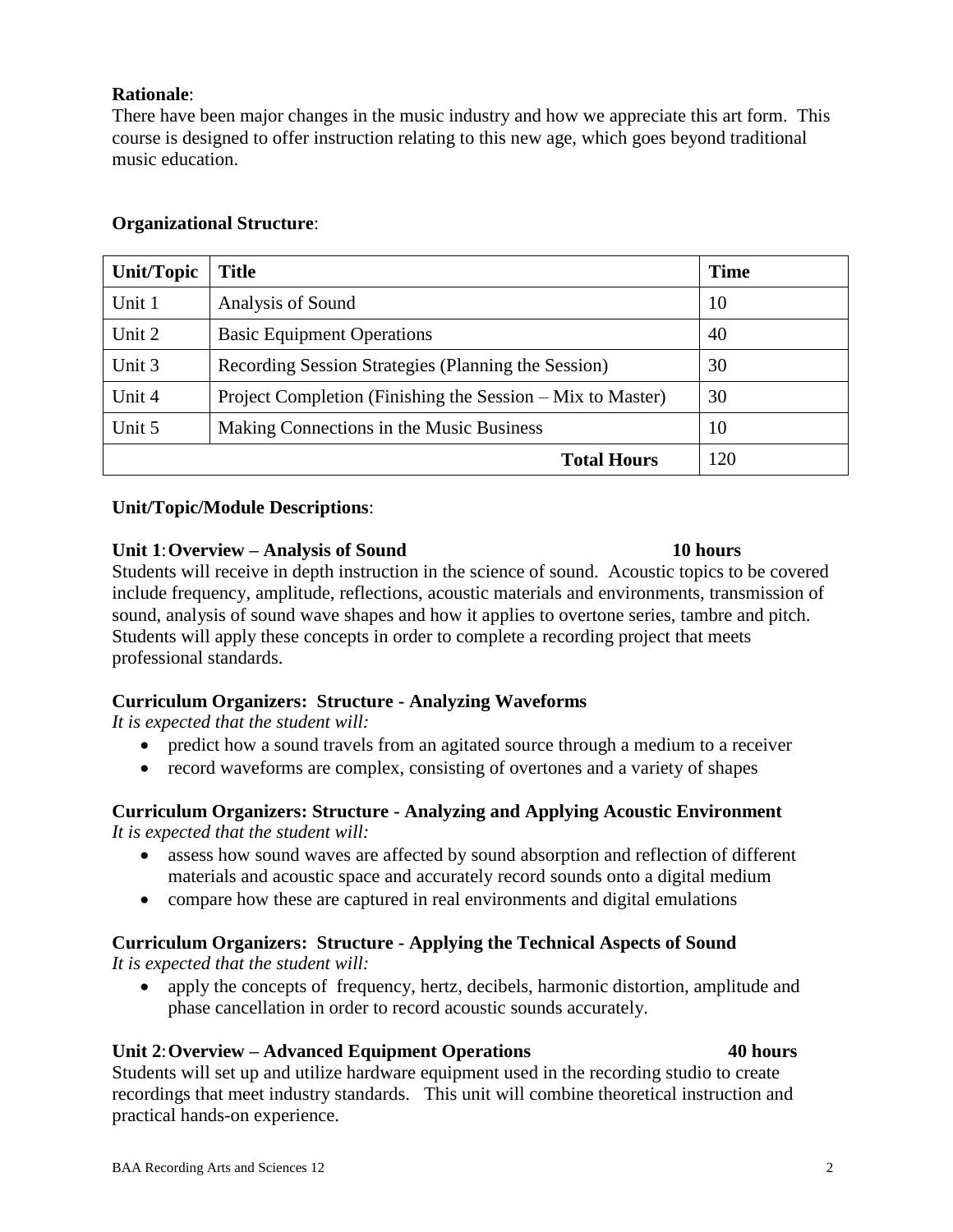# **Curriculum Organizers: Application of Technology - Microphones**

*It is expected that the student will:*

- apply their understanding of microphone types such as dynamic, condenser, etc.
- compare differences of microphone pick-up patterns such as cardiod, hyper-cardiod, etc. and determine correct application of each in a recording session
- prepare the set up microphone placement before and during recording

# **Curriculum Organizers: Application of Technology - Mixer**

*It is expected that the student will:*

- determine signal flow, and set up routings, and patch bay
- apply and modify equalization as applied to sound waves
- prepare the set up levels and gain controls
- apply general mixing techniques that apply to musical styles and instrument configuration

# **Curriculum Organizers: Application of Technology - Signal Processors**

*It is expected that the student will:*

 apply a variety of processing equipment including reverb, delay, gating, compression, chorus, flanging, distortion, looping, and sampling to enhance recording

**Unit 3**:**Overview: Recording Session Strategies (Planning the Session) 30 hours** Students will learn how to plan the entire recording session from when the session will take place, who will perform, when will they perform, what equipment is needed, how long the session will last, who is the recording engineer, who is producer, who will do final mix down.

# **Curriculum Organizers: Context - Assessing Resources (Personal)**

*It is expected that the student will:*

- assess how many musicians are required
- determine the order of recorded performance
- determine the various roles of engineer, producer and assistants

### **Curriculum Organizers: Context - Determine Resources (Physical)**

*It is expected that the student will:*

- determine what equipment is needed ie: number and type of microphones, acoustic isolation, monitor equipment and general accessory equipment needs
- create a comfortable recording environment

# **Curriculum Organizers: Context - Determine Resources (Technical)**

*It is expected that the student will:*

- apply proper microphone placement
- assess and modify and/or correct for phase cancellation, acoustic bleeding, ground loops, and other distortions
- deduce how to troubleshoot and repair minor problems

**Unit 4**:**Overview: Project Completion (Finishing the Session – Mix to Master) 30 Hours** Students will apply the art of mixing down and mastering to final project.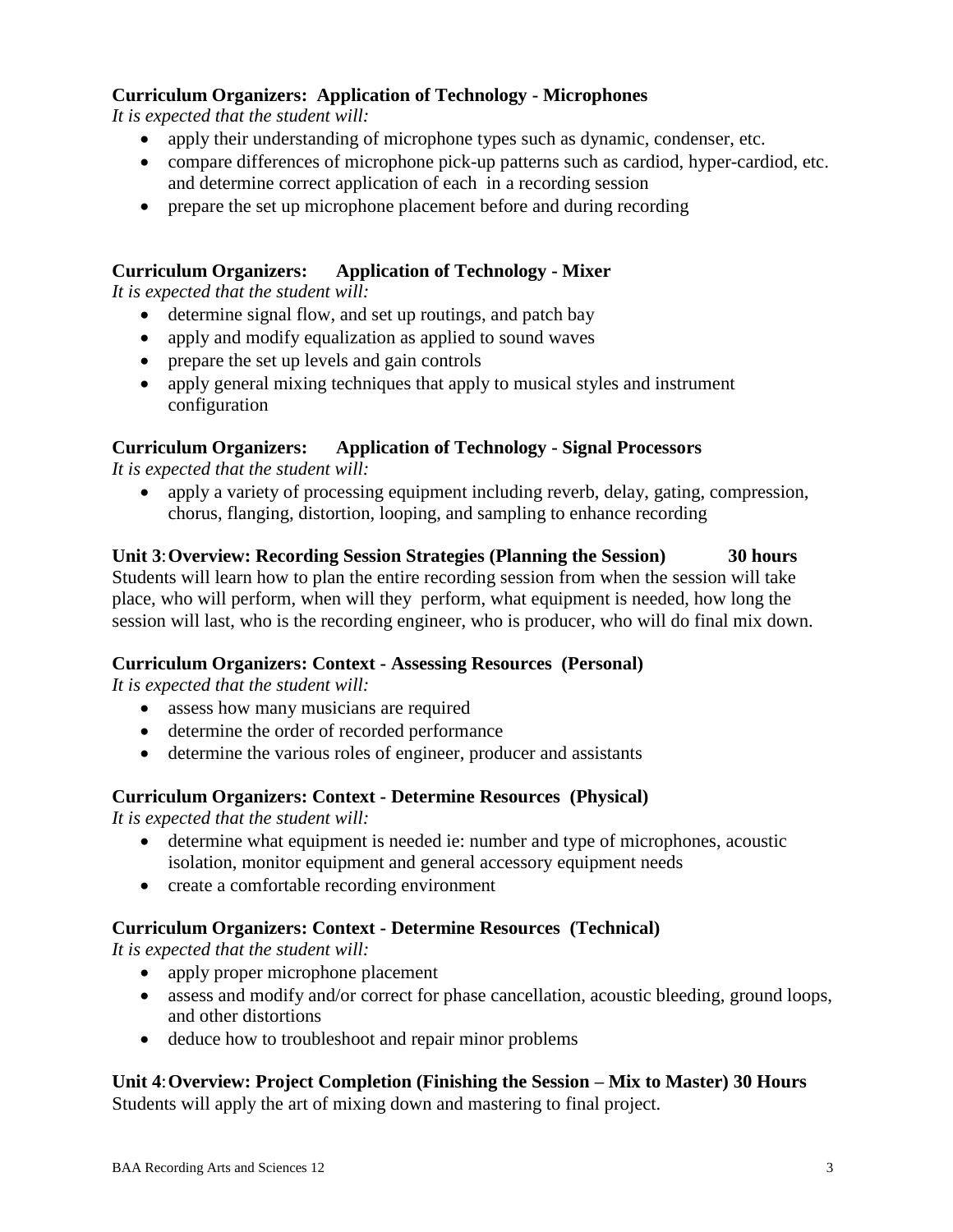# **Curriculum Organizers: Context - Artistic Considerations**

*It is expected that the student will:*

- determine musical placement of sounds in accordance to stylistic considerations
- create a variety of mixes using contrasting levels and placements
- determine which mix sounds best and mix it down to a two track stereo master

### **Curriculum Organizers: Application of Technology - Technical Considerations**

*It is expected that the student will:*

- apply the effect of panning, compression and other external affects on the final mix
- apply the technical process of mixing to a two-track master

### **Unit 5**:**Overview – Making Connections to the Music Business 10 Hours**

Students will apply information pertaining the music recording industry to network with existing associations.

# **Curriculum Organizers: Context - Copyright Laws**

*It is expected that the student will:*

- analyze and apply Canadian copyright law and how it pertains to the recording industry and
- debate the present ethical issues regarding the distribution of recorded material

#### **Curriculum Organizers: Context - Marketing and Publishing**

*It is expected that the student will:*

- assess and contact local music publishing houses
- assess and apply independent music distribution practises

### **Curriculum Organizers: Context - Making Connections**

*It is expected that the student will:*

• apply strategies for networking with other musicians

### **Instructional Component**:

- direct instruction
- indirect instruction
- interactive instruction
- demonstration
- group work
- research
- practical application
- review of own and other recordings
- modelling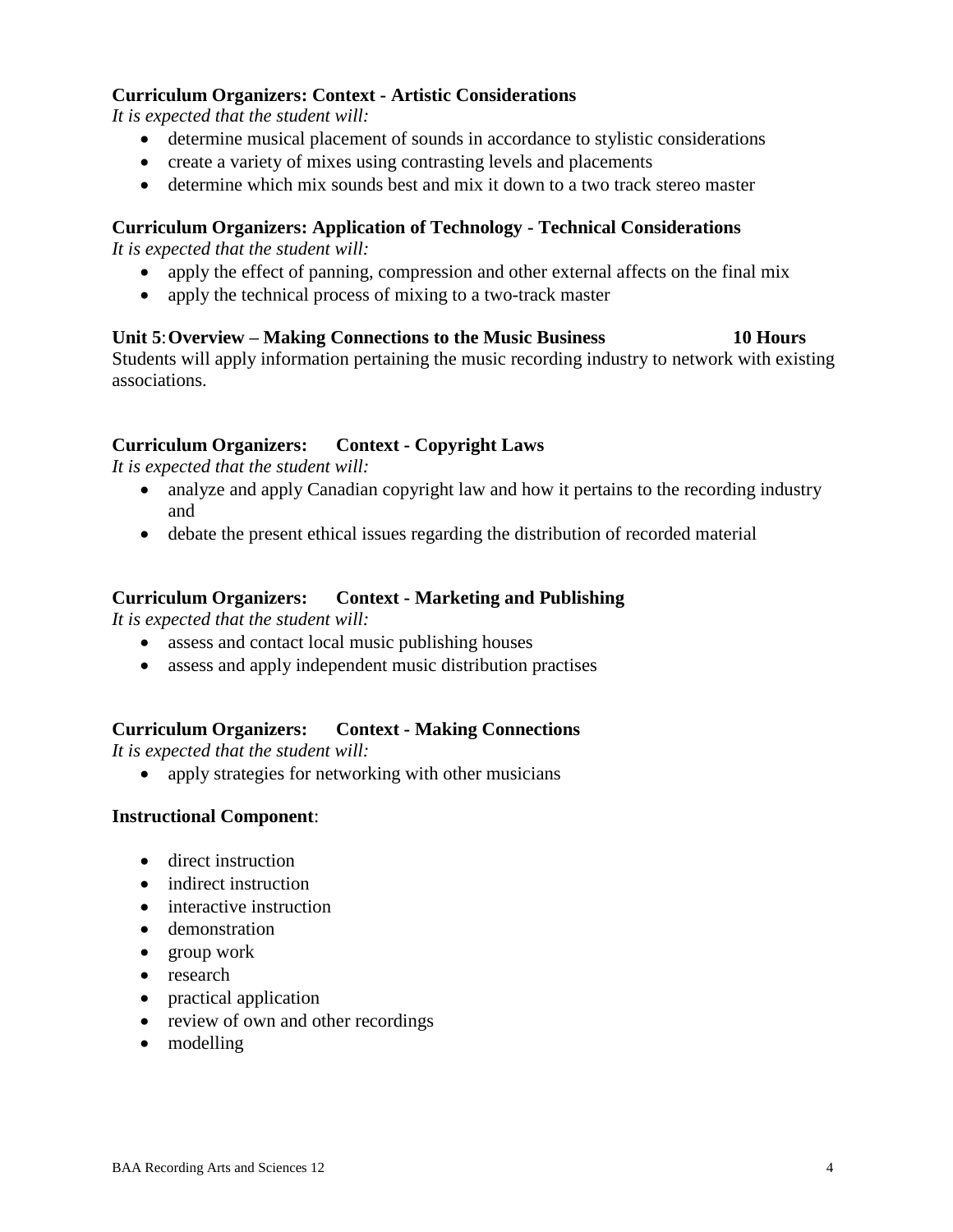# **Assessment Component**:

- Effective formative assessment via:
	- o Clearly articulated and understood learning intentions and success criteria
	- o Questions posed by students, peers and teachers to move learning forward Discussions and dialogue
	- o Feedback that is timely, clear and involves a plan
	- o Students are resources for themselves and others peer and self-assessment
	- o Student ownership

Formative assessment used to adapt learning experiences and inquiry plans on an on-going basis to meet specific learning goals.

Development, awareness and action, based upon metacognition intended to lead to learner independence and self-coaching.

Summative Assessment:

Summative assessments will be determined as students demonstrate proficiency/mastery toward particular learning outcomes. Summative assessments and final grades will reflect the following:

- Students will work collaboratively with the teacher to determine summative achievement on assignments and letter grades based upon dialogue, and evidence of learning
- Behaviour and work habits will NOT be included when determining letter grades
- Marks will not be deducted for late work
- Extra credit and bonus marks will not be awarded
- Plagiarizing will not result in reduced marks/grades –the student will be required to demonstrate their learning authentically
- Attendance will not be considered toward letter grade
- Only individual learning demonstrated –no group marks will be used to determine grades
- Letter grades will reflect learning towards the learning outcomes articulated above
- Letter grades will be based upon criteria provided/agreed upon toward the learning outcomes
- Letter grades will be determined in relation to the learning outcomes not in comparison to the achievement of other students
- Poor work will not be assessed towards grades students will only be assessed on quality work
- Professional judgment and evidence will be used to determine final letter grade in consultation with the student
- Zeros will not be assigned to missed assignments all required assignments must be completed
- Formative or practice towards learning outcomes will not be included in final grade assessment
- Most recent evidence toward learning outcomes will be used to assign letter grades learning is not averaged over time